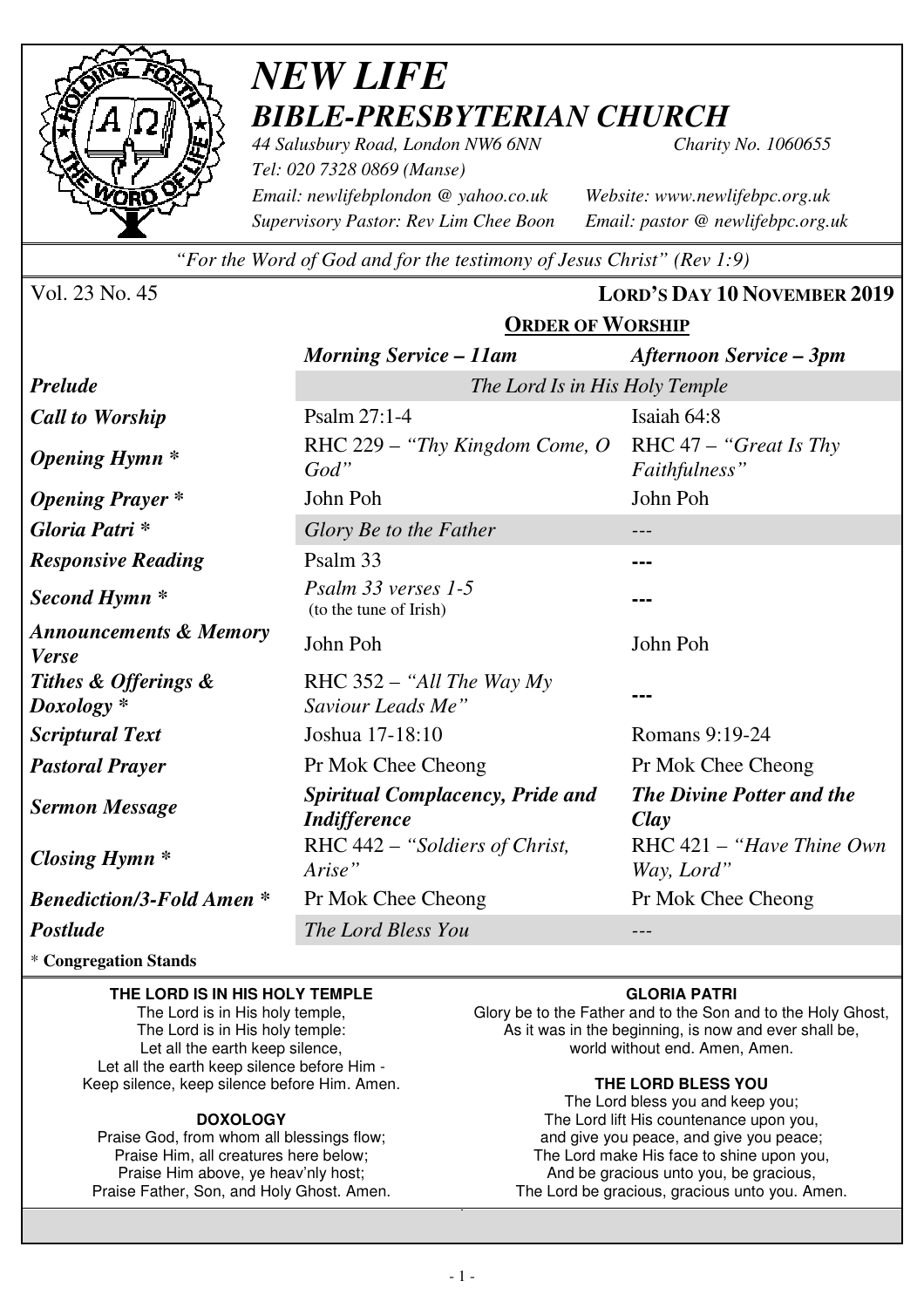# **What Scientists Ignore About Climate Change – Part 1**

by Dr. Alan White - Answers In Genesis, 20<sup>th</sup> October 2019

*We cannot understand the climate change issue unless we ground our perspective in God's Word.* 

All-time record temperatures in Paris, fires in the Amazon, Mississippi River flooding, the Maldives underwater . . .

Everywhere we turn, we hear warnings about serious threats to life on earth. With each report, extremists demand immediate, drastic government measures to slow down climate change before it is too late.

Most stories lay the blame squarely on us humans, particularly on carbon dioxide  $(CO<sub>2</sub>)$ , a greenhouse gas produced by our burning coal, oil, or natural gas. In their zeal to protect the environment, however, few activists stop to question the data that supposedly links human activity to a rise in global temperature or to a rise in the frequency and intensity of extreme weather events. Even fewer have taken the time to consider how proposed restrictions on fossil fuels could make life more difficult, especially for the poor.

Those of us in affluent societies tend to forget that the standard of living all over the world is directly related to the availability of affordable energy. While the cost of renewable energy like solar panels and wind turbines is declining rapidly, it will be years before they are widely available at a reasonable cost.

With so much at stake, we must analyze the scientific data evenhandedly. If a problem exists with human production of  $CO<sub>2</sub>$ , we must carefully consider the consequences of our proposed actions.

To be sure, a dramatic increase in global temperatures and extreme weather events—drought, fires, hurricanes, floods, and the like—would be devastating for life on planet earth, causing loss of human life, property, and crops. But before we join the stampede to restructure how the world generates energy, Christians need to weigh factors that secular experts often overlook because they don't share our biblical worldview.

## **God Has a Plan and a Purpose for the Earth**

It is easy for us as Christians to get so tied up in our daily trials that we forget about the higher purposes of the One who created this world. God cares deeply about the earth and its climate. The earth is actually mentioned in the Bible's very first verse: "In the beginning, God created the heavens and the earth" (Genesis 1:1).

God had a plan and a purpose for the earth long before he created anything, but he placed mankind at the center of his plan (Acts 17:24–27). While the earth and its climate are important, human beings made in his own image are of much greater importance to God. The earth was created to be a safe home for human beings and a place where we would share with God the responsibility of caring for the earth (Genesis 1:27–28).

But God didn't create everything and then go on vacation. He is actively holding his creation together all the time (Colossians 1:16–17). After Noah's flood, God promised the earth would remain habitable until the end of time: "While the earth remains, seedtime and harvest, cold and heat, summer and winter, day and night, shall not cease" (Genesis 8:22).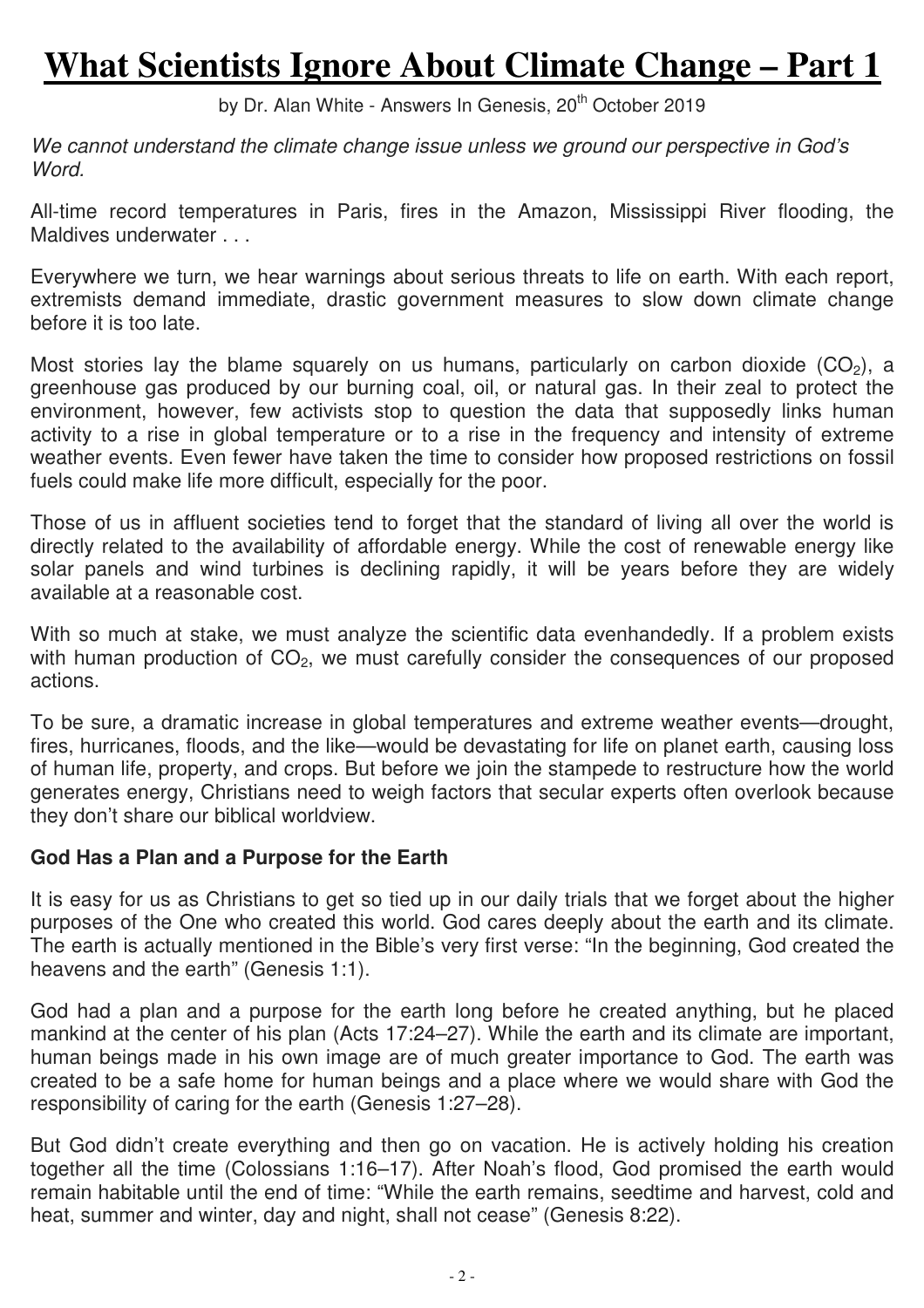So before we begin weighing the complexities of what might cause global warming or extreme weather events, we must first recognize several fundamental truths: God's supernatural creation of the earth and those created in his image; his promise that the earth will remain habitable; and his intention to fulfill his higher purposes.

# **Our Limited Understanding of God's Ordained Cycles**

According to the secular ''no God" story, the earth somehow was formed about 4.5 billion years ago as a molten mass, and it cooled over about 200 million years. Secular scientists still struggle to explain the source of the water in earth's life-giving oceans, since it could not have been there in the beginning. According to their view, all the changes necessary to evolve a watery world suitable for life were unguided and completely random. Consequently, they fear the earth's lifesupport systems could easily get out of control and become hostile to life.

In contrast, God's Word says the earth was covered with water from creation, and the water obeyed God's command (Genesis 1:2; Proverbs 8:28–29; 2 Peter 3:5). Unlike other celestial objects, our planet is covered with about 326 quintillion gallons of life-sustaining water on its surface, regulating our climate and providing for our needs. The prophet Isaiah describes the water cycle beautifully, as it fulfills God's wish to nourish life (Isaiah 55:10–11).

The water cycle explains much of how our climate works, but we still don't understand many details even today. The most advanced climate models still cannot accurately predict how clouds affect earth's temperature. Thousands of years ago, Job acknowledged this challenge:

*Behold, God is great, and we know him not; the number of his years is unsearchable. For he draws up the drops of water; they distill his mist in rain, which the skies pour down and drop on mankind abundantly. Can anyone understand the spreading of the clouds, the thunderings of his pavilion? (Job 36:26–30)*

We have long understood that water is integral to moderating the earth's climate by readily transferring the heat from the sun around our planet. However, until very recently, water's role as a greenhouse gas has been a well-kept secret in contemporary climate debates. The naturally occurring water vapor in the atmosphere has a much greater greenhouse gas effect than the CO<sub>2</sub> from our cars and factories.

In simple terms, greenhouse gases act like a winter blanket over the earth, holding in some of the heat that would otherwise be lost. Without the presence of water in our atmosphere and its greenhouse effect, earth's climate would likely be too cold to sustain life.

This inconvenient fact weakens the argument for immediate action on climate change. Water molecules are brilliantly designed for maintaining a temperate climate. Before we look at the influence of man-made  $CO<sub>2</sub>$  on climate, we must first recognize that the earth has many complex systems in place clearly designed to keep us warm. Our climate is miraculously stable, given that the earth is surrounded by cold, empty space.

## **What Is Our Responsibility?**

Just because God has designed a marvelous system to maintain a warm earth doesn't absolve humans of their responsibilities. What is our duty? According to the Bible, we are to have dominion over the earth (Genesis 1:26, 28). Most take this to mean that we have stewardship over the earth. In this case, it is prudent that we do scientific investigations to know how our climate is changing. We should evaluate these facts from a biblical perspective. If we find that our actions are truly detrimental to the earth, and particularly to its inhabitants, we should change what we are doing. *….to be continued*